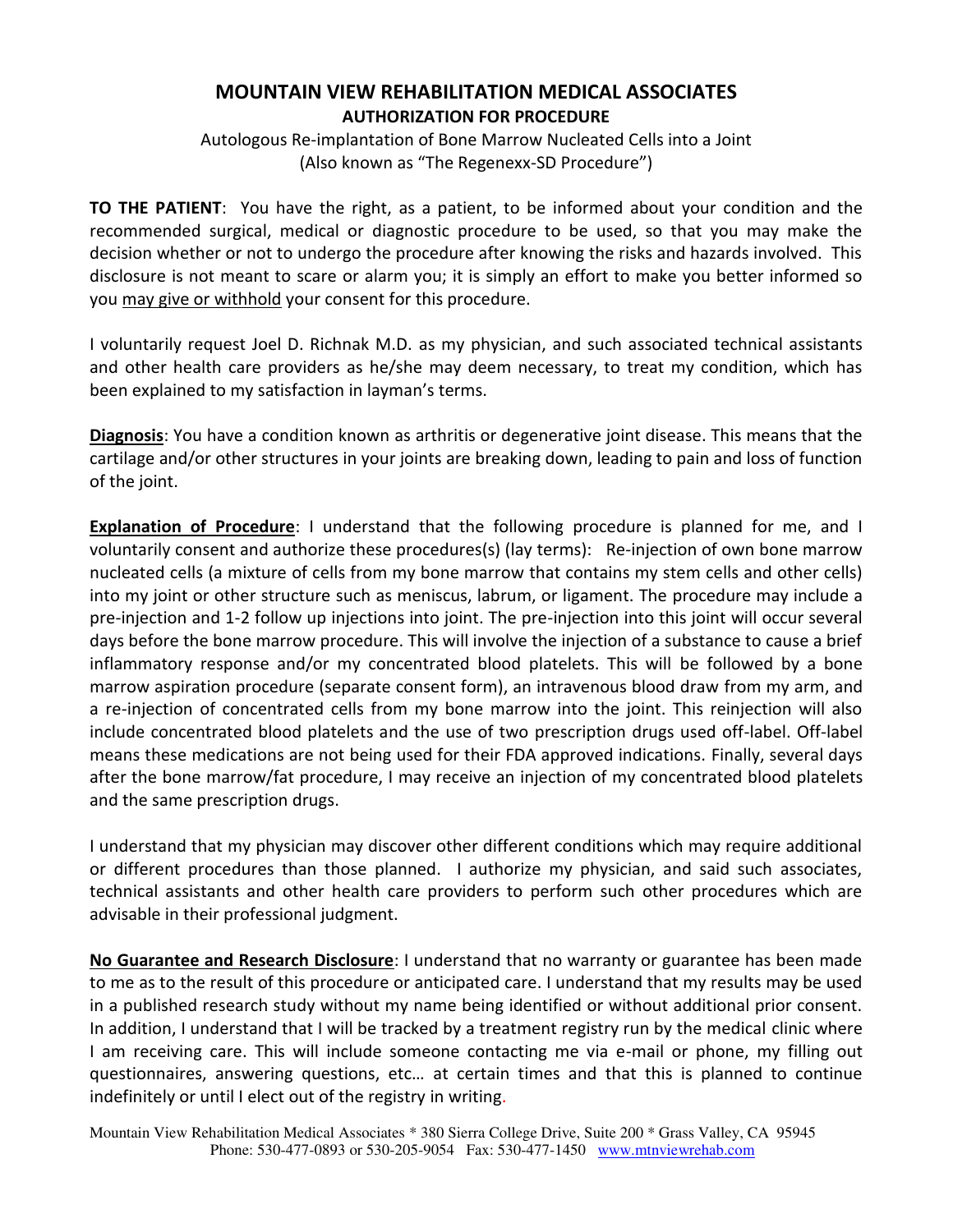**Possible Side Effects of Procedure**: Just as there may be risks and hazards in continuing my present condition without treatment, there are also risks and hazards related to the performance of the surgical, medical and/or diagnostic procedures planned for me. I realize that general risks of all procedures of this type (injections into joints) are infection, blood clots in veins and lung, hemorrhage, allergic reaction, or even death. I also realize the following hazards may occur depending on this particular procedure: 1. Local pain 2. Bruising/bleeding 3. Infection 4. Cellulitis at an IV site. 5. Allergic drug reaction 6. Numbness 7. Increased pain 8. Paralysis 9. Injury to the bone, muscle or nerve 10. Drop in blood pressure 11. Loss of consciousness 11. Abnormal heartbeat 12. Vaso-vagal reaction with vomiting and possible aspiration 12. Increased cancer risk 13. Kidney failure (this has only been observed when injecting high volumes of marrow intraveneously) 14. Structural failure at the treatment site 15. Bony fracture related to instability 16. Bone infection. The above risks and complications are not the only possible side effects.

**Possible Side Effects of Anesthesia (if any):** I understand that I can elect to have anesthesia and that it involves additional risks and hazards. Anesthesia means that I will be given a vein injection of medication or a numbing injection or both. I realize the anesthesia may have to be changed, possibly without explanation to me, depending on my pain tolerance, body weight, and sensitivity to medications. I understand that certain complications may result from the use of any anesthetic, and that these range from minor discomfort to injury to vocal cords, teeth or eyes. If IV anesthesia is needed, one rare complication could be loss of ability to breathe on my own for which I would need medical assistance to breathe until the medications wear off. In all instances, general anesthesia carries the very rare risk of death. I understand that other risks and hazards resulting from spinal or epidural anesthetics include headache and chronic pain. If IV anesthesia is not used, which is most common for spinal procedure, then a local anesthetic will be used to numb tissues. Possible side effects could include nerve or blood vessel injury from the numbing injection, allergic reaction to the anesthetic, bruising, swelling, or deformity.

**Investigational Procedure Acknowledgement**: This medical procedure is still considered experimental. This means it is not yet standard of care in the medical community. While your doctor may believe it can help you, there are no large research studies that show it is effective. This means that it may do nothing to relieve your pain, cure your condition, or otherwise repair your tissues.

**Treatment Alternatives**: These include: total or partial joint replacement with an artificial joint, arthroscopic surgery to "clean up" the joint in an attempt to repair or remove damaged tissue, medications, physical therapy, or alternative medicine remedies.

**Risks of Not Receiving Treatment**: Since degenerative joint disease (arthritis) is a progressive condition, it's more likely than not that your joint(s) will continue to degenerate. This is most frequently associated with more pain and loss of function. However, nobody can easily predict how fast that will happen. It's also possible that your condition could stay the same as it is now.

**Treatment Complications**: Just like any other medical procedure, the treatment of complications will be your responsibility. This may mean that if you have a serious complication or side effect and have